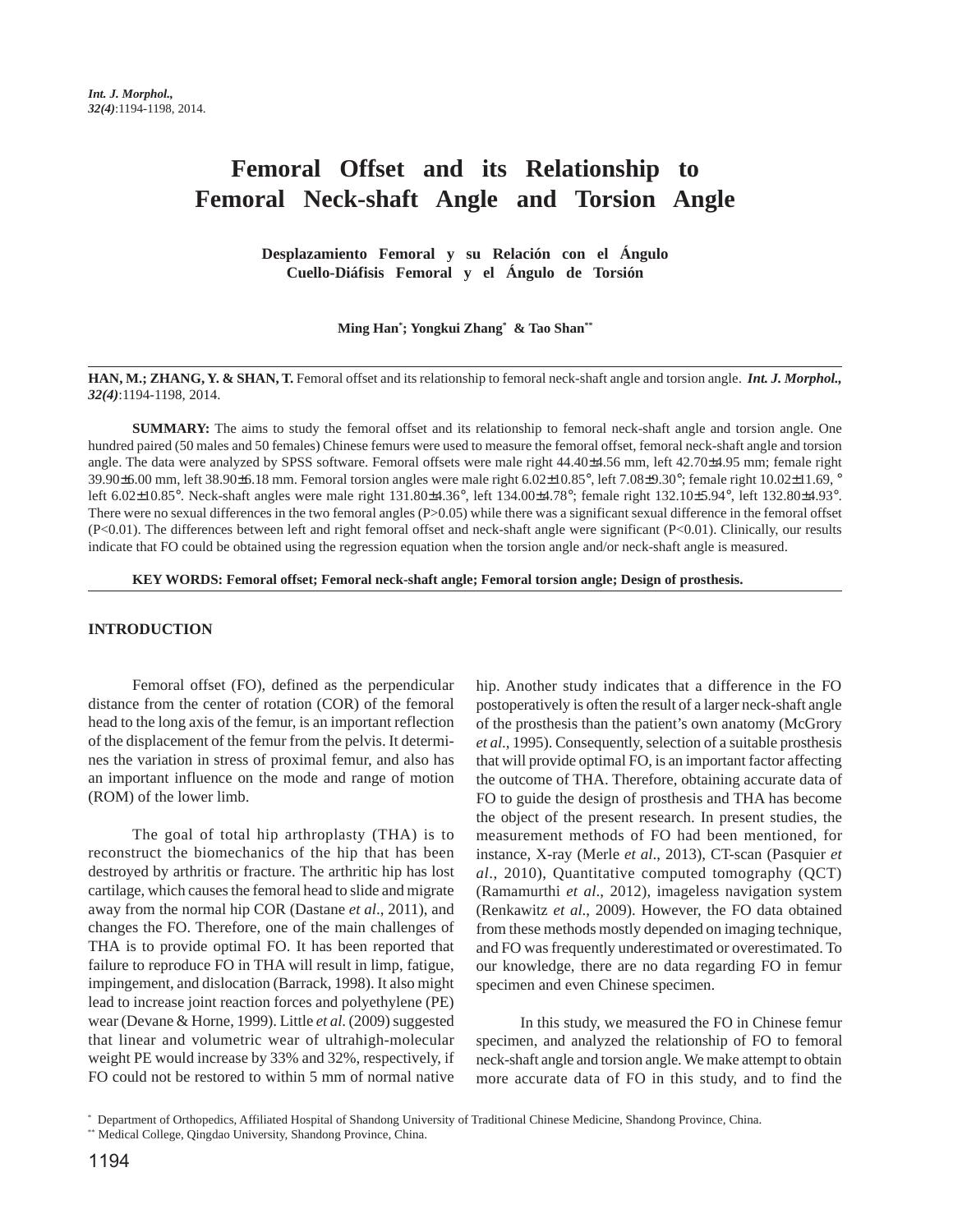regression equation between FO, femoral neck-shaft angle and torsion angle, which could provide a more simple method to obtain FO and could effectively guide the design of prosthesis and THA to Chinese.

## **MATERIAL AND METHOD**

**Specimens**. We obtained 100 pairs of intact femur specimens provided by the Medical College of Qingdao University (Qingdao, China). The specimens were specially engaged in research study, and 50 pairs of male femur specimens and 50 pairs of female femur specimens were included. Mean the male donors' age was 58.3 years (range, 44-77 years). And mean the female donor's age was 59.7 years (range, 47–79 years). There was no significant difference on age between the female and male donors (P>0.05). This study was conducted in accordance with the declaration of Helsinki. This study was conducted with approval from the Ethics Committee of Qingdao University.

**Measurements**. In the diameter line of a plastic transparent trigonal angulometer (Deli Stationery, Ningbo, China), millimeter scale was marked. In the median line of a Plexiglas (Deli Stationery, Ningbo, China) 40 cm in length, 1 cm in width, and 0.5 cm in depth, a straight slot was carved using a bush-hook and filled with black pigment. Two holes were made through the center of the angulometer and the distal end of the Plexiglas strip, respectively. Then, the angulometer and the Plexiglass strip were linked to be a gauge with a mandrin. The femur was placed on a horizontal glass plate, and the axis of femur neck and shaft of femur, and the center of femur head were marked.

**Torsion angle**. The straight edge of the angulometer was laid flat on the glass plate, and the guard line of the Plexiglas strip was parallel to the axis of the femoral neck. The torsion angle was obtained in the gauge (Fig. 1).



Fig. 1. Measuring femoral torsion angle.

**Neck-shaft angle**. The plane of the angulometer was parallel to the plane of the glass plate, and the angulometer was abutted the femur. Simultaneously, the guard line of the Plexiglass strip and the diameter line of the angulometer were respectively parallel to the axis of the shaft and femoral neck. The neck-shaft angle was obtained in the gauge (Fig. 2).



Fig. 2. Measuring femoral neck-shaft angle.

**Femoral offset (FO)**. The plane of the angulometer was parallel to the plane of the glass plate, and the angulometer abutted to the femur. The guard line of the Plexiglass strip was parallel to the axis of the femoral shaft, and was fixed with the angulometer at a 90° angle. The perpendicular distance from the center of the femoral head to the axis of the femur, namely the femoral offset (FO), was displayed at the graduation line of the angulometer (Fig. 3). If the distance exceeded the graduation line of the angulometer, FO was measured with an electronic vernier caliper.



Fig. 3. Measuring femoral offset.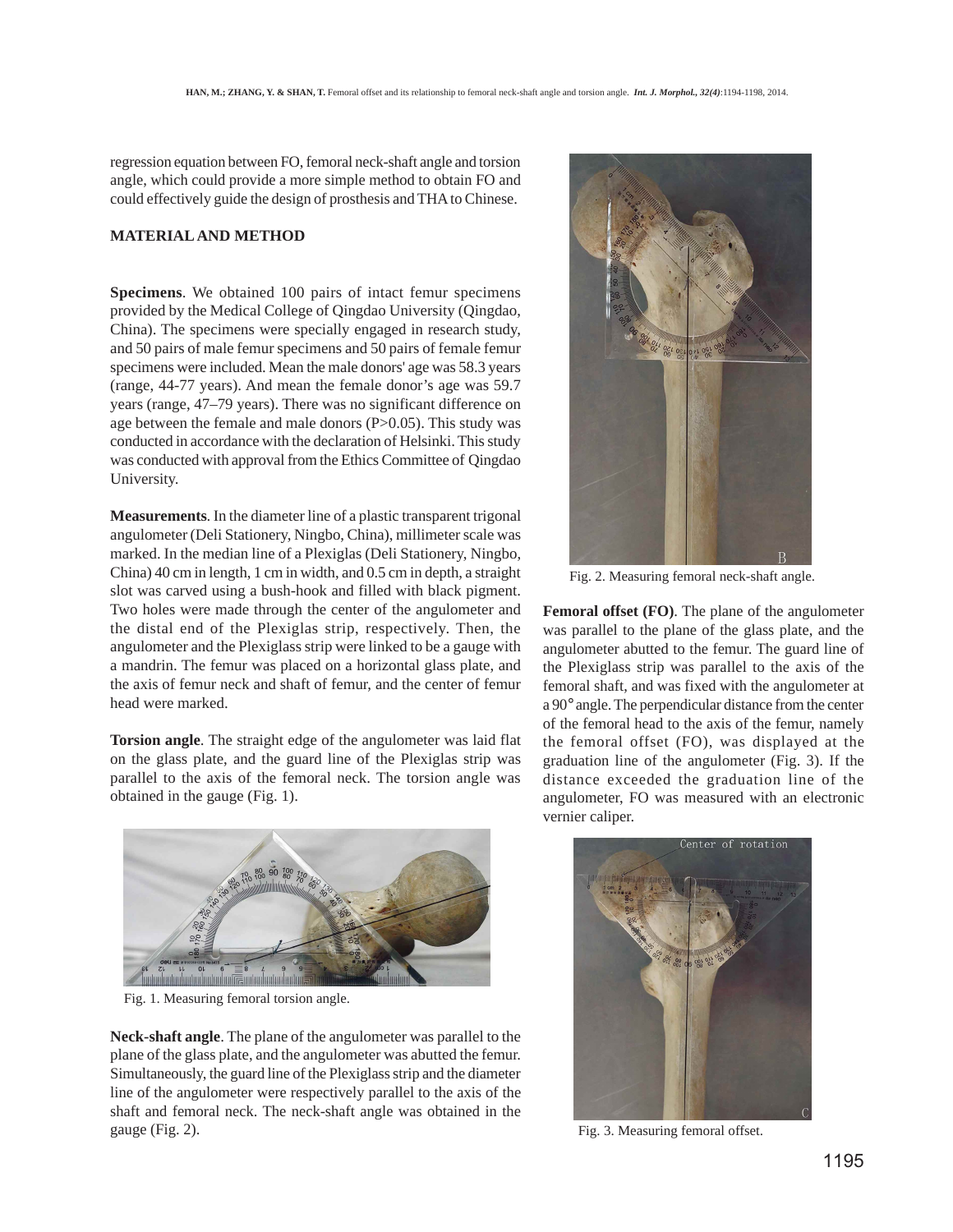**Statistical analysis**. Statistical analyses were performed using SPSS software 16.0 (SPSS Inc, Chicago, IL). Data were analyzed for normal distribution using the Kolmogorov-Smirnov test. Values were expressed as mean  $\pm$  SD, and the paired-t test was used to determine significant differences among group means  $(P<0.01)$ .

#### **RESULTS**

The results of the torsion angle, neck-shaft angle, and FO, which were measured using our gauge, are listed in Table I. The torsion angles of left and right male femurs were 7.08±9.30° and 6.02±10.85°, respectively. We found no significant difference between the paired values (P>0.05). However, the data in Table I indicate that there were systematic differences between the left and right femurs for FO and neck-shaft angle (P<0.01). Furthermore, with regard to FO, there was a significant difference between the males and females.

On the basis of the measured data, the regression equation among FO, torsion angle, and neck-shaft angle was obtained mathematically. The regression equation is Y=*a*+*bx* or  $y=a+b_1x_1+b_2x_2$  (Y=dependent variable, *a*=intercept, *b*=regression coefficient, *x*{ or *x*<sub>1</sub>,*x*<sub>2</sub>}= dependent variable). The detailed calculation is shown in Table II.

Table I. The data of FO, neck-shaft angle and torsion angle (n=50, -2±SD) The data were obtained from the gauge. And values are expressed as means  $\pm$  SD. abodef Groups sharing the same letter are significantly different from one another ( $P < 0.01$ ).

| <b>Item</b>               | Male $(n=50)$   |                                          | Female $(n=50)$ |                                          |      | P    |
|---------------------------|-----------------|------------------------------------------|-----------------|------------------------------------------|------|------|
|                           | <b>Sideness</b> | Mean±SD (min-max)                        | <b>Sideness</b> | $Mean \pm SD$ (min-max)                  |      |      |
| Torsion<br>angle $(°)$    | Right           | $6.02\pm10.85$ ( $-12-28$ )              | Right           | $10.02\pm11.69$ ( $-16-35$ )             | 1.77 | 0.79 |
|                           | Left            | $7.08\pm9.30$ (-7-29)                    | Left            | $6.02\pm10.85$ (-8-31)                   | 1.42 | 0.16 |
|                           | Summation       | $6.55\pm9.56(-12-29)$                    | Summation       | $8.02\pm11.40$ (-16-35)                  |      |      |
| Neck-shaft<br>angle $(°)$ | Right           | $131.80\pm4.36$ <sup>a</sup> $(120-141)$ | Right           | $132.10\pm5.94$ b (107-145.5)            | 0.32 | 0.75 |
|                           | Left            | $134.00\pm4.78$ <sup>a</sup> $(121-144)$ | Left            | $132.80\pm4.93$ <sup>b</sup> $(122-150)$ | 1.22 | 0.23 |
|                           | Summation       | 132.90±4.11 (120-144)                    | Summation       | 132.40±4.80 (107-150)                    |      |      |
| Femoral<br>offset (mm)    | Right           | 44.40±4.56 $\degree$ (33–54)             | Right           | $39.90\pm6.00^{\mathrm{de}}(24-51)$      | 4.27 | 0.01 |
|                           | Left            | 42.70±4.95 $c$ <sup>f</sup> (23-56)      | Left            | 38.90 $\pm$ 6.18 d <sup>f</sup> (21-50)  | 3.41 | 0.01 |
|                           | Summation       | $43.60\pm4.47(23-56)$                    | Summation       | $39.40\pm5.85(21-51)$                    |      |      |

Table II. The regression equation among femoral offset, neck-shaft angle and torsion angle (femoral offset=FO, neck-shaft angle=NSA, torsion angle=TA, Lengh: mm, Angle:  $\degree$ )

| $y = a + bX$ or $y = a + b_1X_1 + b_2X_2$                     | F      |
|---------------------------------------------------------------|--------|
| $FO = 118.18 - 0.564$ NSA-0.227 TA                            | 40.549 |
| FO (right) = $108.18 - 0.489$ NSA (right) $-0.185TA$ (right)  | 34.686 |
| FO (left) = $117.87 - 0.524$ NSA (left) $-0.256$ TA (left)    | 35.275 |
| $FO = 132.00 - 0.682$ NSA                                     | 41.109 |
| $FO$ (right) = 121.77-0.603 NSA (right)                       | 40.735 |
| $FO(left) = 117.93 - 0.579$ NSA (left)                        | 29.007 |
| $FO = 43.82 - 0.284$ TA                                       | 35.171 |
| FO $(right) = 44.15 - 0.248$ TA $(right)$                     | 30.803 |
| FO (left) = $43.17 - 0.281$ TA (left)                         | 30.179 |
| $NSA = 152.01 - 0.03$ TA 0.461 FO                             | 20.676 |
| NSA (right) = $152.03 - 0.478$ FO (right) + 0.009 TA (right)  | 20.190 |
| NSA (left) = $152.93 - 0.463$ FO (left) $-0.082$ TA (left)    | 16.281 |
| $TA = 70.98$ 0.161 NSA-0.999 FO                               | 17.723 |
| TA $(right) = 41.47 + 0.048$ NSA $(right)$ 0.943 FO $(right)$ | 15.272 |
| TA (left) = $95.30 + 0.352$ NSA (left) 0.976 FO (left)        | 16.816 |

#### **DISCUSSION**

Total hip arthroplasty, as a therapeutic intervention for hip

disease, has been performed for many years. The desired goals of THA are symptom relief and restoration of hip biomechanics. To optimize function, hip anatomy should be restored to as near normal as possible. One of the main challenges of modern THA is to restore leg length and provide optimal FO. Even with the new techniques and technology available, this still proves to be technically challenging (Herman *et al*., 2011). Some previous studies indicate that FO was correlated with hip stability, joint reaction forces, PE wear, postoperative pain and ROM (Bourne & Rorabeck, 2002; Matsushita *et al*., 2009; Little *et al*.; Cassidy *et al*., 2012). Consequently, restoring native FO is an important determinant of the success of THA.

With regard to measuring FO, some methods have been described in previous publications, but little is known about the most accurate method. Radiological methods of measuring FO usually were used in clinical studies. Based on measurements in 200 anteroposterior pelvic radiographs, Massin *et al*.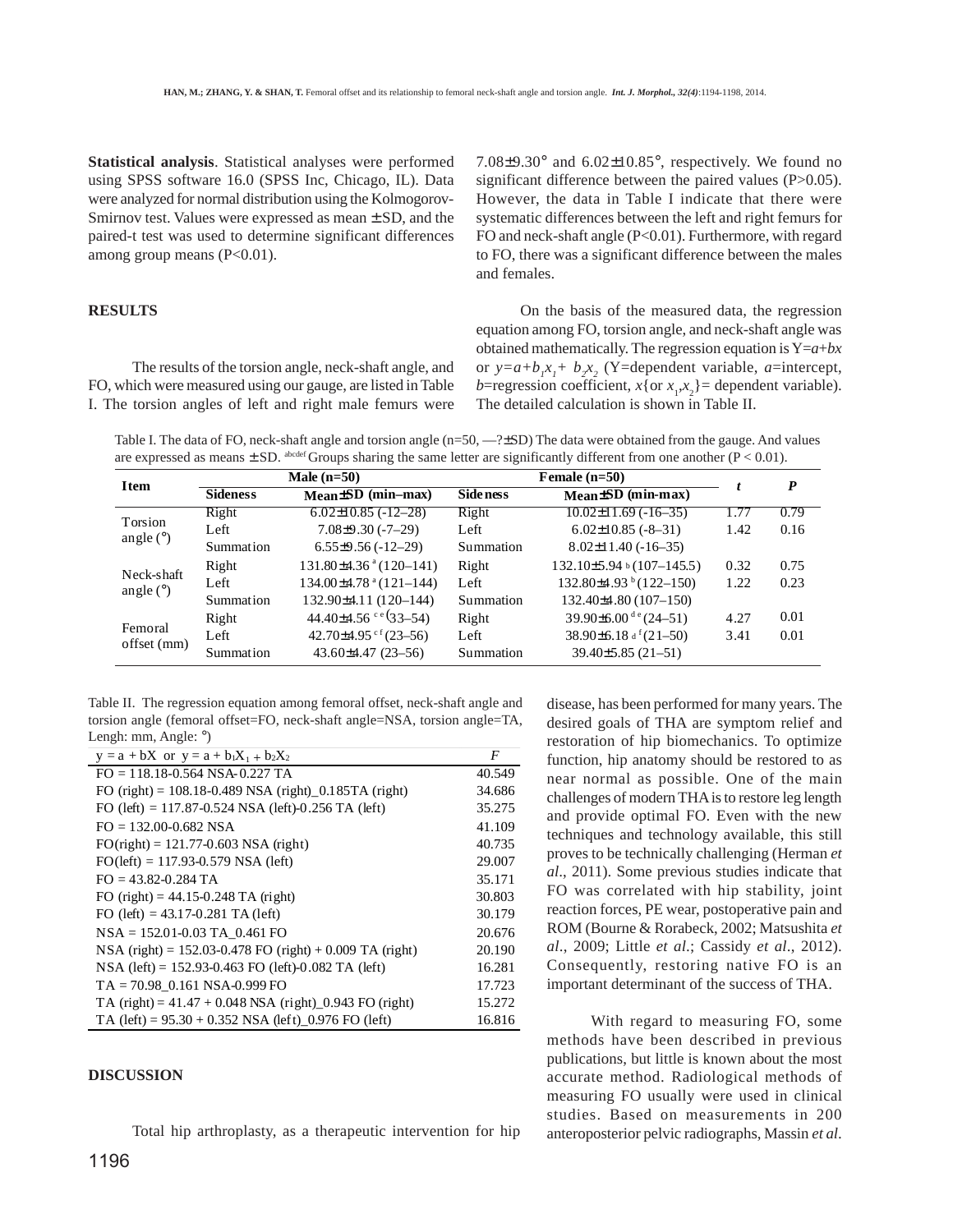(2000) found that the value of FO was 41.0±6.2 mm. Sariali *et al*. (2009) analyzed 223 patients with osteoarthritic hips using 3-dimensional CT-scan and found that the mean FO was 42.2±5.1 mm. Moreover, they found that the X-ray technique generally underestimated the FO, with an error of 3.5±2.5 mm. Other studies also demonstrated that plain radiography underestimates the FO measurement and that when comparing FO measured by conventional X-ray and CT-scan, the CT-scan was more accurate (Bourne & Rorabeck; Lecerf *et al*. 2009). Merle *et al*. (2012) suggested that FO was significantly underestimated on AP radiographs of the pelvis but could be accurately assessed on AP radiographs of the hip. However, the same researchers also considered that FO could be reliably predicted from AP pelvis radiograph (Merle *et al*., 2013). In addition, QCT (Ramamurthi *et al*.), imageless navigation system (Renkawitz *et al*.) and dual-energy x-ray absorptiometry (DXA) (LaCroix *et al*., 2010), as the measurement methods of FO had been mentioned in some studies.

However, there is no method of measurement that has been performed on femur specimen, and the internal relationship between FO, neck-shaft angle and torsion angle has not been mentioned. Therefore, we designed the study, and obtained satisfactory results through measurement and analysis. In our study, the mean FO was found to be 42.70±4.95 mm (left) and 44.40±4.56 mm (right) in male femur specimen, and 38.90±6.18 mm (left) and 39.90±6.00 mm (right) in female femur specimen. The results indicated that there were significant differences for FO not only between the male and female but also between the right and left, and this should be considered when planning THA.

Prasad *et al*. (1996) measured the femoral torsion angle in unpaired femurs (n=171), and found that the angle ranged from -9 to  $+35^{\circ}$  with a mean of  $+12.3^{\circ}$ , and was not correlated with the linea aspera, neck-shaft angle, or femoral length. Computed tomography was considered the method of choice for detecting the femoral torsion angle. However, another study indicated that CT measurements of the femoral torsion angle were not accurate, due principally to the difficulty in defining a line through the axis of the femoral neck (Jaarsma *et al*., 2004). Other investigators think that use of the trochanteric prominence angle test to measure the femoral torsion angle is as accurate as the limited three-dimensional volumetric tomography technique (Delialioglu *et al*., 2006). In our study, the femoral torsion angle was obtained in the gauge through measuring 100 pairs of intact femur specimens. The mean torsion angle was  $7.08\pm9.30^{\circ}$  (left) and  $6.02\pm10.85^{\circ}$ (right) in male femur specimens, and 6.02±10.85° (left) and 10.02±11.69° (right) in female femur specimens. Ollivier *et al*. (2013) had used standing antero-posterior long-leg radiographs to determine femoral offset, neck-shaft angle, and

not analyzed the correlation of FO and NSA. In our study, we not only obtained the data of neck-shaft angle, but also the regression equation among them.

In previous literature, FO, torsion angle, and neckshaft angle were measured and analyzed using various methods. However, there was no study on the relationship among FO, torsion angle, and neck-shaft angle. In this study, on the basis of the measured data, the regression equation among FO, torsion angle, and neck-shaft angle was Y=*a+bx* or  $y=a+b_1x_1+b_2x_2$ . Moreover, according to the results of our statistical analysis, FO could be obtained using the regression equation when torsion angle, and/or neck-shaft angle was measured. Thus, our study not only first measured FO, torsion angle and neck-shaft angle, but also obtained the regression equation among them. The results might provide a new method to obtain FO without the need for measurement every data. However, the data from regression equation should be contrasted with the data from AP pelvis radiographs or CT-scan in patients to validate the accuracy of the regression equation. In this way, our method and finding would be applied to guide the clinical work.

**HAN, M.; ZHANG, Y. & SHAN, T.** Desplazamiento femoral y su relación con el ángulo cuello-diáfisis femoral y el ángulo de torsión. *Int. J. Morphol., 32(4)*:1194-1198, 2014.

**RESUMEN:** El objetivo fue estudiar el desplazamiento femoral y su relación con el ángulo cuello-diáfisis femoral y el ángulo de torsión. Se utilizaron 100 pares de fémures (50 hombres y 50 mujeres) y se tomaron las medidas del desplazamiento femoral, ángulo cuello-diáfisis femoral y ángulo de torsión. Los datos fueron analizados con el software SPSS. El desplazamiento femoral en los hombres fue 44,40±4,56 mm en el lado derecho y 42,70±4,95 mm en el lado izquierdo, y en las mujeres, fue de 39,90±6,00 mm y 38,90±6,18 mm para el lado derecho e izquierdo, respectivamente. El ángulo de torsión femoral del lado derecho en los hombres fue 6,02±10,85° y 7,08±9,30° del izquierdo; mientras que en las mujeres, fue de 10,02±11,69° y 6,02±10,85° para el lado derecho e izquierdo, respectivamente. Los ángulos cuello-diáfisis fueron 131,80±4,36° en el lado derecho, y 134,00±4,78° en el izquierdo, para los hombres, mientras que en las mujeres fueron de 132,10±5,94° en el lado derecho y 132,80±4,93° en el izquierdo. No hubo diferencias según sexo en los dos ángulos femorales (P>0,05), mientras que si hubo una diferencia significativa en el desplazamiento femoral (P<0,01). Las diferencias entre el desplazamiento femoral izquierdo y derecho, y el ángulo cuello-diáfisis fueron significativas (P<0,01). Clínicamente, nuestros resultados indican que el desplazamiento femoral podría obtenerse utilizando la ecuación de regresión cuando se mide el ángulo de torsión o el ángulo cuello-diáfisis.

**PALABRAS CLAVE: Desplazamiento femoral; Ángulo de cuello femoral; Ángulo de torsion femoral; Diseño de prótesis.**